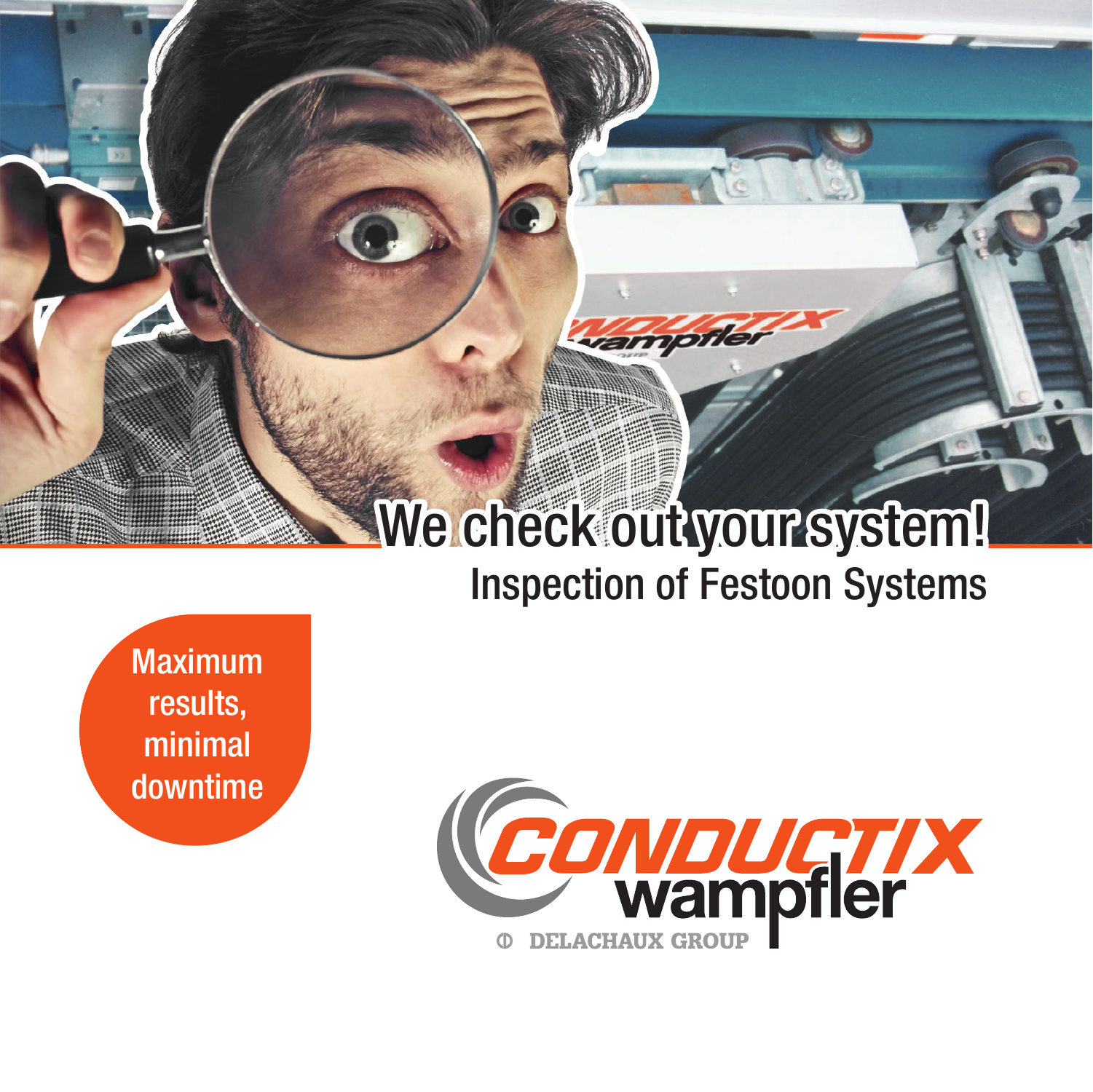## We care about the safety and availability of your system!

Festoon systems do their job every day without complaining!

We offer an "expert health check" for this important system. Our experts are trained to analyze and optimize the festoon systems of your container handling (STS, E-RTG, RMG) or mining/bulk handling (TBM, Stacker-Reclaimer, Hopper/Tripper-car, BWE etc.) applications.

### Your Advantages



- Our service staff can evaluate and optimize the performance of your festoon systems in operation to ensure safe processes.
- Our extensive experience allows us to compare your application with others. We are able to detect and eliminate difficulties before an unplanned breakdown or expensive damages occur.
- Based on our expertise we are able to recommend actions as well as offer the correct spare parts to ensure a high availability of your system.











"Natural wear of rollers and other components of a festoon system could cause subsequent damages and unscheduled downtime. Expert knowledge and qualified staff are required to judge the condition of a festoon system and recommend the required corrective actions."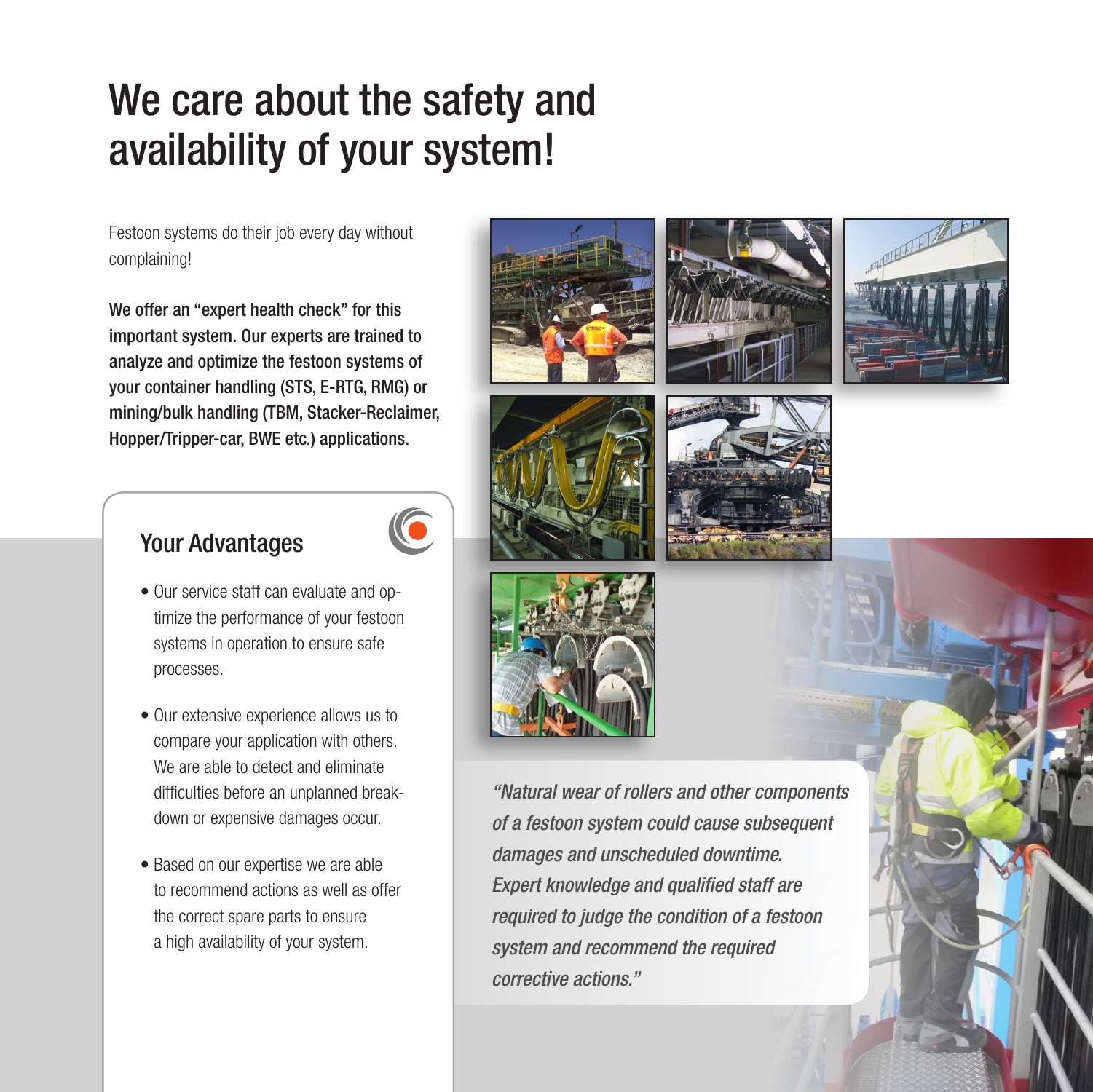## Tailor-made inspection service packages:

### Essential Package



### • For conventional festoon systems:

- Inspection of general condition and performance of the festoon system
- Examination of running beam condition in the area of the service platform
- Detailed check of trolleys and their components
- Evaluation of cable condition and arrangement
- Inspection accessories and attachments
- Inspection report including executed actions, measurements, recommendations, and records of completed optimizations
- Additional actions for motorized festoon systems:
- Inspection of wiring and electrical hardware
- Inspection of machine and festoon system interface
- Check of system performance in operation
- Optimization of the control parameters and adjustment of interface signals as needed
- Record of last parameter settings



### • Camera inspection of complete running beam

- Analysis and evaluation of video footage Status report of running beam condition including suggestions for improvement



### Extension Video Package **Calculate Canadian Extension Training Package**

- One day training session with on-site maintenance team (can also be booked as "training" individually)
- Introduction of the festoon system and its main components
- Explanation of the operational modes of the festoon system
- Review and evaluation of recommended maintenance schedule
- Review of how to troubleshoot the system and avoid common mistakes
- Handling and replacement of spare parts

Find out more about our products and services at: www.conductix.com